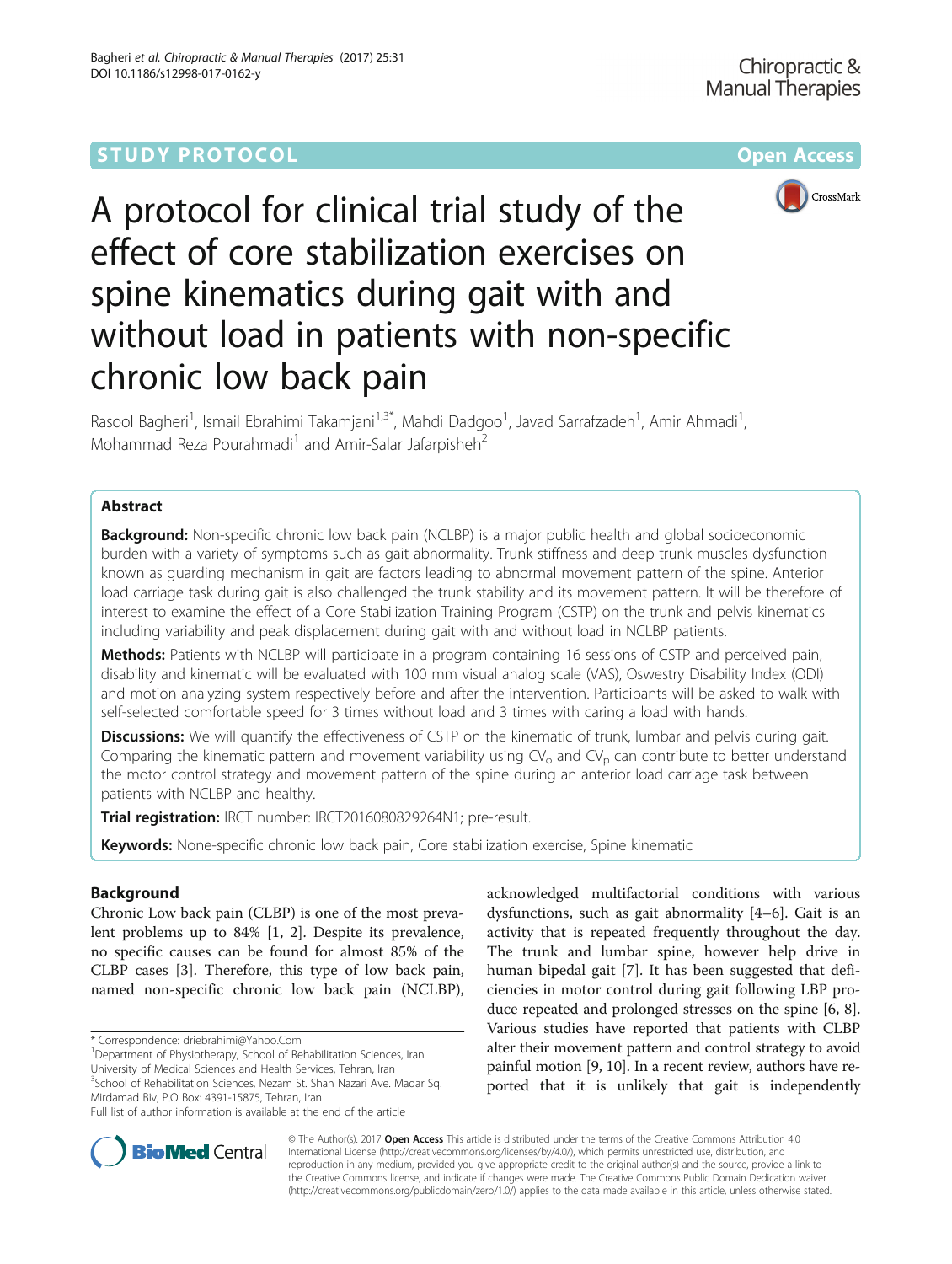causative of LBP [\[11\]](#page-6-0), thus the gait observed in CLBP might be considered a symptom instead [[6, 12\]](#page-6-0).

In quantitative analysis of spine movement, the peak displacement, velocity and, acceleration as an angular measurement, and the variability of movements have been measured upon three planes including sagittal, frontal and transverse during gait. The movement variability is more affected by 1) the reliability and errors of measurement, 2) repeatability of the motor performance [[13\]](#page-6-0). It also contains information about how movement changes overtime [\[14\]](#page-7-0). Gait studies in healthy subjects had shown relatively low variability of movement in the lumbar spine during treadmill walking [[15](#page-7-0)]. Also, people with CLBP displayed less lumbar displacement [\[6](#page-6-0), [8](#page-6-0)] and higher lumbar movement variability during treadmill walking [[6\]](#page-6-0). CLBP also exhibited more frontal plane coordination variability and more rigid transverse plane coordination variability of the thorax – pelvis compared to healthy in treadmill walking [[9](#page-6-0)]. However, more rigid sagittal and transverse planes coordination variability obtained from studies of CLBP in over-ground walking compared to healthy subjects [[16](#page-7-0)–[18](#page-7-0)]. Therefore, subjects with CLBP exhibit more in phase trunk – pelvis movement coordination and lower repeatability of lumbar spine movement patterns during gait, revealed higher noise and error in the motor performance that supports the "guarded gait" mechanism [[10](#page-6-0), [16](#page-7-0)–[20](#page-7-0)]. Gombatto et al. also evaluated the lumbar spine kinematics including displacement in the different movementbased subgroups of CLBP. Although people with CLBP displayed significantly less overall lumbar rotation than controls, they did not show any significant differences in lumbar kinematics during gait among subgroups [[8](#page-6-0)].

Anterior load carriage during walking is frequently the main task in some industries and individuals in their daily activities that repeated throughout the life challenging the spinal stability and trunk-pelvis movement pattern [\[21](#page-7-0)]. It has been suggested that loading conditions with high repetition and frequency can cause to muscular hyper-activity and possible tissue failure and pain in lumbar spine [[22, 23\]](#page-7-0). Anterior load carriage causes to increase of the trunk muscle activity and compressive load on the spine that is reported to be a factor of abnormal movement pattern and can cause to development of LBP [[21](#page-7-0), [24\]](#page-7-0). Transverse trunk and pelvis coordination is essential and can be affected during gaitincluding anterior load carriage in various speeds [\[21](#page-7-0)]. Evidence demonstrated that patients with CLBP who have reduced stability exhibited more anti-phase trunk and pelvis coordination pattern during gait associated with an anterior load carriage compared to healthy subjects [\[21](#page-7-0)].

Previous studies have demonstrated that an association exists between CLBP and dysfunction in the deep trunk

muscle activation pattern [[25, 26](#page-7-0)]. The deep muscles such as transverse abdominis (TrA) and multifidus have large contributions to control the intervertebral movement via the proper timing and coordinated activity during a task irrespective to the direction of force [[26](#page-7-0)–[29](#page-7-0)]. There is evidence that the TrA exhibits a reduced amplitude and delay in activation during repetitive trunk and limb movement such as gait [\[26, 27](#page-7-0)]. Multifidus and deep paraspinal muscles show similar changes in activity during functional task as well as loading activity in CLBP [[26, 29](#page-7-0)]. It appears that the abnormal kinematic pattern seen in CLBP during gait combined with increased superficial muscles activity such as erector spinae and rectus abdominis [[19\]](#page-7-0), contributing to a poor motor control. Other studies revealed an increased uncoordinated activity of lumbar multifidus, longissimus and lateral abdominal muscles [\[28, 30, 31](#page-7-0)] supporting the guarding mechanism during gait. Although, the increase in the superficial trunk muscle activity can prevent lumbar spine buckling and increases the lumbar spine stiffness [\[28\]](#page-7-0), it is also associated with increased compressive loading of the spine which has been considered as a risk factor for spinal pain and degeneration [[28](#page-7-0), [32](#page-7-0)].

According to the European guidelines for the management of CLBP, exercise therapy has strong evidence for the reduction of pain and disability and return to work [[2\]](#page-6-0). However, there is no evidence favoring one form of exercise therapy including "stabilization exercise" for the treatment of LBP in the current guidelines. Local muscle training (core training) has developed as an exercise regimen focusing on motor control and muscle capacity can reduce the pain and disability, it also improves lumbo-pelvic stability (LPS) and restores the function of the spine in daily tasks in CLBP [[27, 28](#page-7-0), [33](#page-7-0)–[36](#page-7-0)]. These studies recommended that core training exercises focusing on the TrA and multifidus muscles can restore the LPS and can help to recovery from injury enhancing the spine (the lumbar and thoracic) and pelvis as well as the lower limb performance in static and dynamic functional tasks [[26, 27](#page-7-0), [37\]](#page-7-0). Based on previous studies, the size of multifidus and TrA muscles is recovered during tasks including the active straight leg rise, abdominal drawing maneuver, hook lying and standing with a load after a period of core training [\[38](#page-7-0)–[40](#page-7-0)]. It is also improved the electromyographic activity of these muscles during flexion-extension task [[41](#page-7-0), [42\]](#page-7-0), lumbar lordosis [\[43\]](#page-7-0) and motor cortex representation area of the TrA and multifidus in the brain [[44\]](#page-7-0). Data about the effect of exercise therapy on spine kinematics during gait is very limited. However, Steele et al. evaluated the effect of isolated lumbar extension exercise on lumbar kinematics during gait in CLBP [[45](#page-7-0)]. They reported that the sagittal plane pattern variability decreased after this program. However, the mean displacement in three planes and the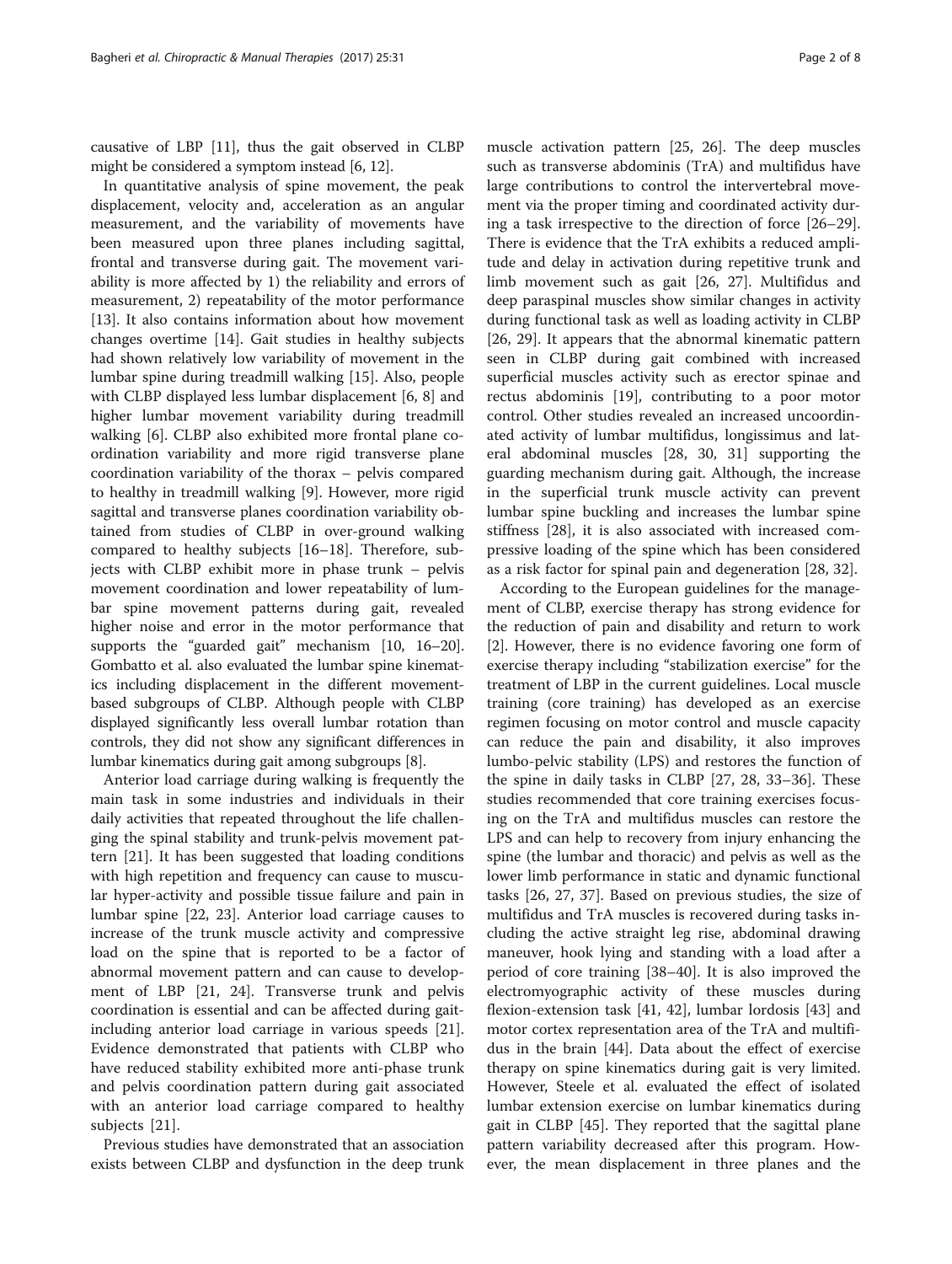pattern variability in the transverse and frontal planes remained unaltered after the isolated lumbar extension exercise [\[45](#page-7-0)]. Carpes et al. in a pilot study investigated the effect of a program of strength and endurance training on the spine kinematics. They reported that the trunk rotation and right pelvic tilt increased and the lumbar lordosis decreased after this program [[43\]](#page-7-0).

It is possible that the trunk stiffness, and altered lumbar and trunk kinematics including higher movement variability and lower displacement are a manifestation of commonly associated core muscles dysfunction [\[9](#page-6-0)]. Core muscles dysfunction can contribute to the poor motor control during gait that may result in compensatory trunk stiffness [\[19](#page-7-0)]. To the best of authors' knowledge, the effect of isolated core training program on the between-trial variability and displacement of the trunk has not been investigated yet. On the other hand, the effect of an anterior load carriage task that is disruptive for LPS to alter the trunk movement pattern has not evaluated in previous studies. Thereby, previous studies have failed to reveal the effect of specific core training program on the lumbar, and trunk kinematics including between-trial variability as well as peak displacement during gait including anterior load carriage.

The study hypotheses are as follows:

- 1. NCLBP group shows a lower between-trial variability and peak displacement of the trunk movement relative to the pelvis in the sagittal, frontal and transverse planes during gait with and without load compared to healthy.
- 2. NCLBP group shows a lower between-trial variability and peak displacement of the lumbar movement relative to the pelvis in the sagittal, frontal and transverse planes during gait with and without load compared to healthy.
- 3. Core stabilization exercise therapy increases the between-trial variability and peak displacement of the trunk relative to the pelvis in the sagittal, frontal and transverse planes during gait with and without load in NCLBP.
- 4. Core stabilization exercise therapy increases the between-trial variability and peak displacement of the lumbar relative to the pelvis in the sagittal, frontal and transverse planes during gait with and without load in NCLBP.

# Methods

#### Study aims

The primary aim of this study is to evaluate the effect of 16-sessions core stabilization program on pain, disability and the spine kinematics while subjects walking with self-selected speed in subjects with NCLBP and comparison with healthy subjects.

## Study design

This study will be conducted at the motion analyzing laboratory of the rehabilitation faculty of Iran University of medical sciences (IUMS). The study is a clinical trial designed to investigate the effect of 16 sessions core stabilization exercise on the trunk and lumbar kinematics relative to the pelvis with and without load during gait and compared with a healthy participants matched group.

# Approval of study protocol

This study has been approved by Ethical committee at Iran University of Medical Sciences (Ethical Approval Number: IR.IUMS.REC 1395.9211342205), (IRCT number: IRCT2016080829264N1).

## Participants

As there is no previous work to estimate the effect size for the kinematic variables considered here, we will conduct a pilot study to compute and estimate the effect size. Then, using power analysis, the required sample size with a power of 0.8 and an α of 0.05 will be determined. Assuming a large effect size, we anticipate recruiting 30 participants (15 in each group) for the study. Both males and females will be recruited in the study. The enrolment will be continued to reach the required sample size. Table 1

|  | <b>Table 1</b> Inclusion and exclusion criteria for the CLBP |  |  |
|--|--------------------------------------------------------------|--|--|
|  |                                                              |  |  |

| Inclusion criteria                                                                                | Exclusion criteria                                                                                                                                                                                                                                                                                                                                                                                                                                                                                                                                                                                                                                                                                                                                                                                                                                                                                                                                                                                                                                                                                |
|---------------------------------------------------------------------------------------------------|---------------------------------------------------------------------------------------------------------------------------------------------------------------------------------------------------------------------------------------------------------------------------------------------------------------------------------------------------------------------------------------------------------------------------------------------------------------------------------------------------------------------------------------------------------------------------------------------------------------------------------------------------------------------------------------------------------------------------------------------------------------------------------------------------------------------------------------------------------------------------------------------------------------------------------------------------------------------------------------------------------------------------------------------------------------------------------------------------|
| The age range of 18–45 years.<br>Current nonspecific Low back<br>pain Lasting more than 12 weeks. | Sciatic nerve root involvement<br>Pain radiating to the leg below<br>the knee<br>Paresthesia in the feet<br>Motor deficits in the lower<br>extremity muscles<br>Acute spinal disc herniation<br>Previous surgery or fractures in<br>lumbar spine or Other bonny<br>structures<br>Neurologic disorders<br>Recent any significant trauma to<br>the musculoskeletal system such<br>as bonny, muscular, ligamentous<br>and soft tissue structures in the<br>upper, lower extremity, head,<br>neck and trunk that might interfere<br>with gait [10, 16]<br>Any clinical conditions such as<br>musculoskeletal, neurological,<br>cardiac or pulmonary or symptom<br>that might interfere with gait [10, 63]<br>Osteoarthritis of the knee and hip [10]<br>Recent unexplained weight loss<br>BMI above 30 kg/m <sup>2</sup> [46] (see the<br>participants section)<br>Any medical condition which have<br>contraindications to exercise therapy<br>including acute (not reoccurring)<br>low back injury occurring within the<br>last 12 weeks, current tension sign,<br>pregnancy, inflammatory disease, |
|                                                                                                   | sever osteoporosis, arthritis and<br>bone disease [37, 45, 64]                                                                                                                                                                                                                                                                                                                                                                                                                                                                                                                                                                                                                                                                                                                                                                                                                                                                                                                                                                                                                                    |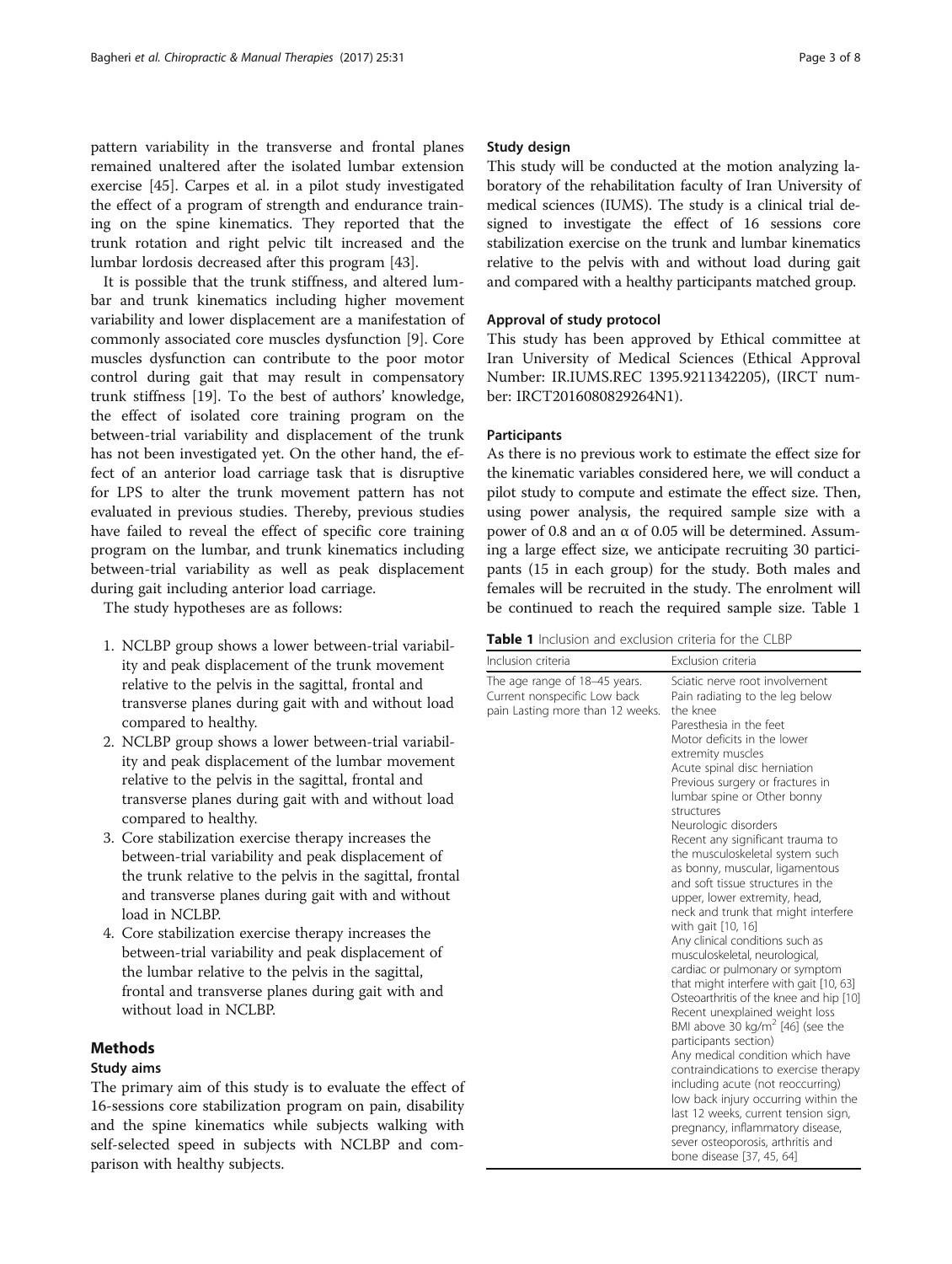summarizes the inclusion and exclusion criteria for the CLBP group. Since the lumbar and trunk kinematics were not different during gait in the movement-based subgroups of NCLBP in a recent study [[8](#page-6-0)], therefore in this study we will examined the NCLBP group regardless of their movement-based classification. Fifteen Healthy nonathlete subjects with no previous history of LBP will be included. Each healthy subject will be matched to a subject with LBP based on the age, sex, height, weight and BMI. In this group, subjects with a history of fracture, trauma and, pain of any other joints in the past also will be excluded from the study. In both groups participants will be excluded from the study if they have BMI higher than 30. Harsted et al. reported that CLBP with a BMI higher than 30 exhibited less variable and lower mean frontal plane range of motion compared to participants with a BMI below 30 [[46](#page-7-0)]. However, less variability of movement of the trunk in this group is generally dependent to larger body mass instead of spine function [[46](#page-7-0)].

#### Recruitment

The physiotherapist (RB) who is a doctoral candidate with more than 10 years of clinical experience will recruit participants in this study from the IUMS orthopedics and physiotherapy clinics who diagnosed with NCLBP. The physician will refer participants with CLBP to these clinics. In addition, CLBP will be identified and recruited by posters, emails and word of mouth from the university and the surrounding locality. Healthy Participants will be matched in age, gender, body mass index with no history of low back pain. Healthy participants will be recruited through advertisements on bulletin boards and verbal requests in the rehabilitation department at IUMS and surrounding locality.

## Informed consent

On meeting, all of the inclusion criteria in the clinical examination, Participants will be informed about the purpose of the study and the examination and treatment procedures involved in this project and a written informed consent will be obtained from all participants who agree to take part in this study, before data collection. Participants will have the right to refuse core training treatment and withdraw from the study at any time without penalty. The same physiotherapist who is administering the intervention will obtain it.

## Examiner

Participants will be evaluated by a physical therapist who is a PhD candidate with more than 10 years of clinical experience (RB), the same physiotherapist collect the pre-treatment and post-treatment data from each participant and also will provide core stabilization program.

# Equipment

## Three dimensional motion analyses

A three dimensional approach will be used to kinematic analysis of trunk, lumbar and pelvis pre/post treatment in all participants. Six cameras with the resolution of 1.3 megapixel (Qualisys, Gothenburg, Sweden) will be set up for measure kinematics of the trunk, lumbar and pelvis during gait. Gait kinematic variables will be captured at 100 Hz using a 10MX T20 camera three dimensional motion capture system (Qualisys, Gothenburg, Sweden) and will be analyzed using QTM software (Qualisys, Sweden), MATLAB version R2015 and Microsoft Excel version 2015 (Microsoft, Reading). Using palpation, anatomical landmarks will be identified by physical therapist for each subject and 13 reflective markers with the size of  $10 \times 8$  mm and circular cross-section will be placed on the landmarks to capture kinematics of each segment with the movement analysis system. While the participant are in a flexed standing position supporting themselves upon a stool, marker locations will be confirmed by counting of the spinous processes from  $T_{12}$  down to the  $S_2$  spinous process [[3\]](#page-6-0). The standardized marker location is chosen based on rationales including higher repeatability and maximize visibility as suggested by Seay et al. [[18, 47\]](#page-7-0) and Hidalgo et al. [\[48](#page-7-0)]. Trunk, lumbar and pelvis segments are defined according to the following to measure trunk and lumbar motion relative to the pelvis:

Trunk segment: is defined by markers on the acromion processes and spinous process of T12 withmotion measured as the relative angle between the trunk and pelvic segments [\[18](#page-7-0), [47](#page-7-0)].

Lumbar segment: is defined by markers on the spinous process of T12 and two paraspinal markers over the angles of the ribs lateral to T12 (where the transverse process of T12 joins with the rib), with motion measured as the relative angle between the lumbar and pelvic segments [\[49](#page-7-0)]. Although, the potential limitations of using paraspinal markers vs. rigid clusters (e.g., soft tissue artefact), this model has been demonstrated high repeatable for detecting lumbar segment movements in CLBP [[49](#page-7-0), [50\]](#page-7-0). Kiernan et al. [\[51](#page-7-0)] compared two kinematics protocols for quantifying lumbar movement including rigid cluster and skin markers. They reported that rigid clusters might be more susceptible to wobble error relative to the skin markers. Therefore greater levels of variability recorded by the rigid cluster during lumbar rotation suggests the skin surface markers may be more suited to studies where axial rotation is a consideration such as gait studies [\[51\]](#page-7-0).

Pelvis segment: is modelled by placing 4 markers on the anterior superior iliac spine (ASIS) and posterior superior iliac spine (PSIS) in both sides based on previous studies [\[48, 52\]](#page-7-0).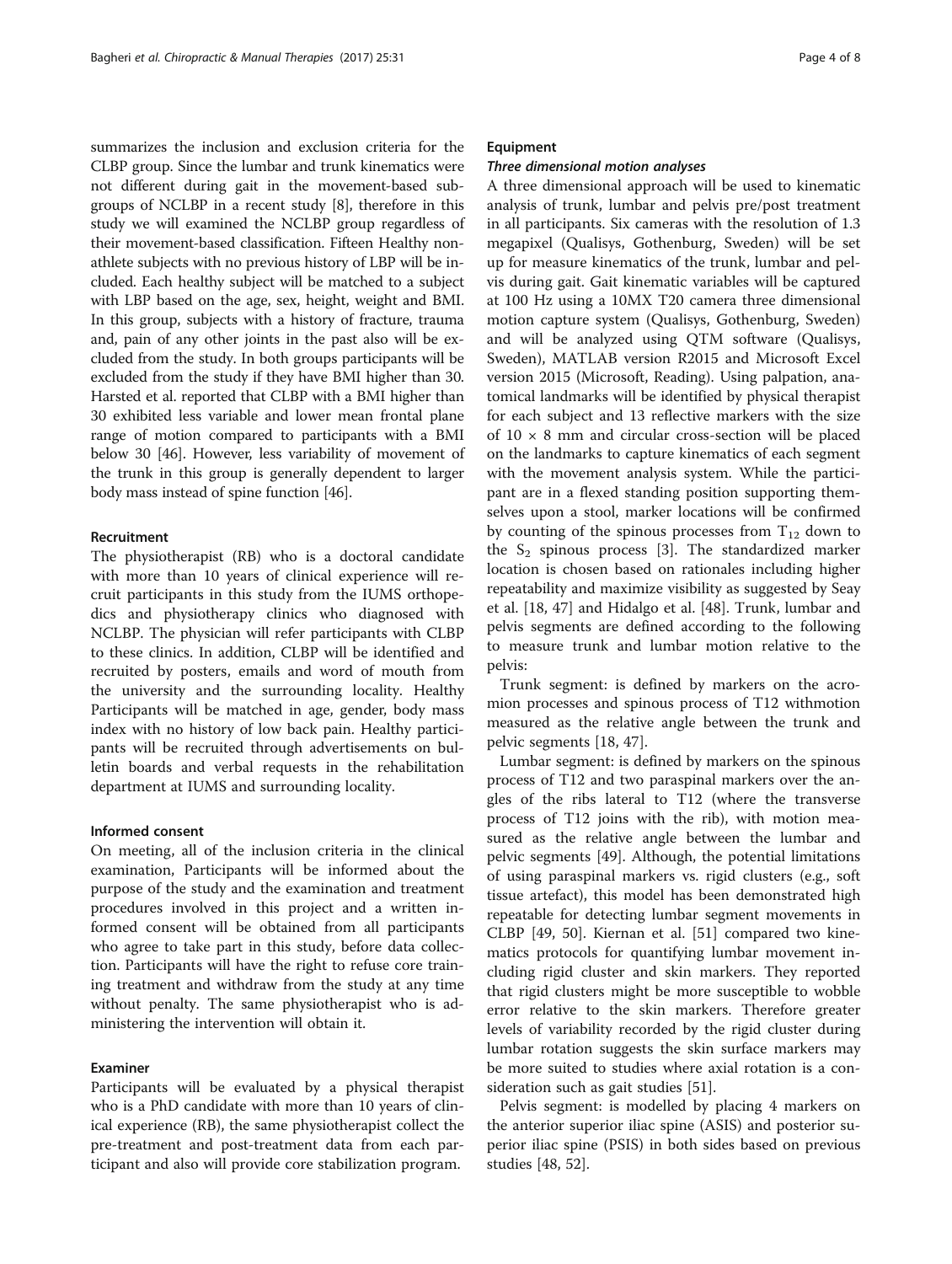In order to detect gait cycle during gait trials 4 markers will be placed on posterior calcaneal tubercle (posterior heel center) and on 5th metatarsophalangeal joint (MTP) of both feet [[43](#page-7-0)].

Data will be recorded for 3 gait trials in both with and without load in pre- and post-intervention. After a static trial, participants will be asked to walk barefoot from one end of a marked walkway to the other that is 10 m in length at their self-selected comfortable walking speed.

## Procedure

Before any intervention and after obtaining the informed consent form, baseline characteristic of participants (such as weight, height) will be measured, and then all of participants will be asked to take the warm up with 5 min of walking in the examination day. Examination will be performed in morning from 9 PM to 12 PM. The reflective markers are attached to the relative anatomic landmarks and participants will stand on the starting point then will performed free self-selected speed walking trials for 6 times, across a 10-m walkway. In order to avoiding the head rotation during walking, a visual target will set on the front of the walkway. A box with maximum 10% of body weight will anteriorly be used to load carrying trials [[21](#page-7-0)]. The box is held with both hands while elbow flexed to 90 degrees, forearms are in mid pronation, wrists are in neutral and arms are beside the body. Participant will be instructed to walking with command, "START". Then they walk so that they reach to the end point of walkway. Participants repeat each trials 3 times. After a few minutes rest, they started the trials with load.

#### Program for core stability training

After the examination day, subjects with NCLBP will participate in the core stabilization program training. Initially, the anatomy and function of local back stabilizing muscles and the way they could be activated will be taught to the subjects. Training sessions will be performed on Saturday, Monday and Wednesday. In the beginning, each participant will perform a warm-up period consisted of stationary bicycle and stretching exercise for 10–15 min. These warm up program include: long sitting position and forward lining to the foot in order to stretching of the hamstring and gastrosoleus muscle, single and double knee to chest from supine position, spinal flexion-extension from 4-point kneeling position, side bending in standing position with and without contralateral arm elevation, Hip flexors stretch from the Thomas test position. According to the previous recommendations, a staged approach will be administered to the stabilization exercise program [[53](#page-7-0)]. This program is designed over 16 individual sessions during 6 weeks. The exercises based on isometric activation of low back,

abdominal and pelvis muscles and will be initiated with learning of abdominals, pelvic floor, diaphragm and multifidus muscles to contract isometrically in low load and repetition until their capacity to control the pelvic and lumbar movement are improved. Then the subjects will be learned abdominal hollowing/bracing (co-contraction) in a variety of postures and functional tasks: sitting, quadruped, standing, supine, kneeling, and prone, as well as different degrees of inclination to control loading/gravity. To ensure correct activation of the transversus abdominis muscle, it will be emphasized to the participants that the lower part of the anterior abdominal wall below the umbilical level would be needed to be "drawn in" with the action of this muscle. Also, bulging of the multifidus muscle will be needed to be felt under the therapist's fingers when they will be placed on either side of the spinous processes of lumbar vertebrae, directly over the belly of this muscle [\[54](#page-7-0)]. Progressively participants will instruct to increase holding time and repetition of contraction up to 10 contraction repetitions  $\times$  10-s duration [\[53\]](#page-7-0). In the first session, the therapist will clearly instruct the patient on how to preferentially activate these muscles lasting about 30 to 45 min. In order to instruct the patient to contract the multifidus during exercise, physiotherapist will provide his fingers on the spinous process of  $L_4$ - $L_5$  directly over the muscle belly to felt bulging of the muscle. All training sessions will take place in the same location.

# Outcome measures

#### Pain and disability

Pain intensity will be assessed using a 0–100 visual analog scale (VAS), with 0 representing no pain and 100 representing the worst imaginable pain. Functional disability will be assessed by a Persian version of Oswestry Disability Index (ODI). The development of the ODI was initiated by John O'Brien in 1976 [\[55](#page-7-0)]. An ODI can be scored from the eight sections. For each section of six statements the total score is 5 [[55\]](#page-7-0). Validity and reliability of the persian translated version of the ODI has been evaluated by Mousavi et al. and Baradaran et al. [\[56](#page-7-0), [57](#page-7-0)]. ICC for individual items ranged from 0.43 to 0.80 [[56](#page-7-0)] and 0.91 [[57\]](#page-7-0). The Cronbach-alpha for the ODI was 0.69 [[56\]](#page-7-0) and 0.75 [[57\]](#page-7-0) showing good internal consistency in both studies.

# Kinematic analysis

The variability of angular kinematics of the trunk and lumbar spine relative to the pelvic segment is primary interest of this study. A 3D kinematic measurement will be employed to verify the variability of trunk segment in 3 planes of movement relative to the pelvic segment. Previous studies have utilized the Winter's coefficient of variation (CV) [[58\]](#page-7-0) to examine the consistency of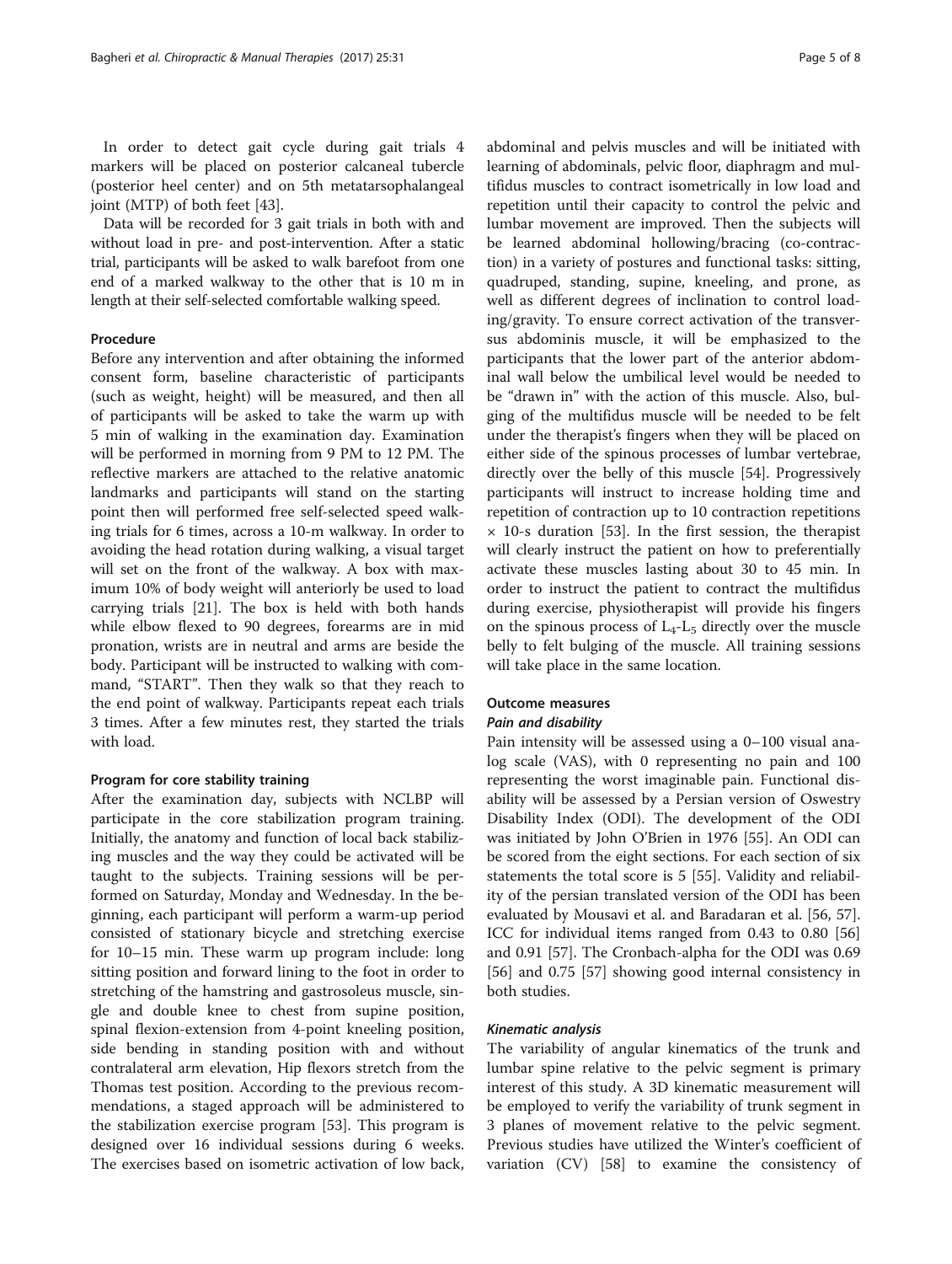movement patterns using the ensemble average of the raw waveforms of repeated trials [\[6](#page-6-0), [15\]](#page-7-0). A new method of differentiating between the pattern and offset variability has been recently suggested. A large mean offset value effectively deflates the value calculated for variability using the CV [[13\]](#page-6-0). Because of this, O'Dwyer et al. (2009) have suggested the use of methods to differentiate the offset from calculation of the variability in the waveform pattern, the latter being better representative of motor performance repeatability whereas the offset incorporates a greater degree of other variance sources (i.e. marker error). The offset values may also be affected by the reference posture that subjects adopt in each measurement session. Measurement of the reference position may be influenced by the identification of anatomical landmarks and joint centers of rotation, by the markers used, their configuration and their placement on anatomical landmarks. In contrast to offset variability (CVo), waveform pattern variability (CVp) is more manifestly distinguished by the repeatability of the motor performance and is less subject to factors related to reference position [[3, 13](#page-6-0), [45\]](#page-7-0). Furthermore, the between trial variability using CVp and CVo will be calculated for the trunk and the lumbar spine kinematics relative to the pelvis across planes of movement. CVp and CVo will be calculated using equations from O'Dwyer et al. [\[11](#page-6-0)]. In addition, peak displacement of the trunk movement in three planes will be calculated as the relative angles between the trunk and pelvic segments in three planes (i.e. frontal, sagittal and, transverse). Peak displacement of the lumbar segment will be calculated as the relative angles between the lumbar and pelvic segments in three planes (i.e. frontal, sagittal and, transverse) as described by Crosbie et al. [\[49\]](#page-7-0).

Data will be normalized to 100% gait cycle and peak values for trunk and lumbar joints angle displacement and will be computed for each cycles and averaged for each subjects. Gait cycle will be considered to initial right heel contact (0%) and subsequent right heel contact (100%) and Heel contacts will be identified as the lowest vertical displacement of a right heel marker [\[3](#page-6-0), [7](#page-6-0)].

#### Statistical analysis

Data will be analyzed using SPSS version 21 (SPSS Inc., Chicago, IL) software. The normal distribution of data will be analyzed by a Kolmogorov-Smirnov Z test. If the distribution is normal, the outcomes of the studied measurements will be evaluated the absolute change from pre- to post- for VAS, ODI and the kinematic variables using a paired T-test in CLBP group. To determine homogeneity of variances (i.e., variances approximately equal across groups), Levene's test will be employed. In addition, to evaluate the kinematics variables between CLBP and healthy group, an independent samples T-test will be used to reveal any difference between two groups. A non-parametric test will be used if the data are not normally distributed to compare across two groups (healthy and CLBP) using a Mann Whitney U exact test and, a Wilcoxon signed rank exact test will be used to compare of the variables in pre and post intervention in CLBP. A  $p$ -value of less than 0.05 will be considered statistically significant. According to the Raymond et al. study [\[59](#page-7-0)] minimal change that can be considered with perceived pain questionnaire and ODI in low back pain are clinically useful for interpretation of results. Results of VAS and ODI will be compared with range of minimal important change (MIC) value for pain (15.0–20.0 points) and ODI (10.0–12.0 points) [[59\]](#page-7-0).

## Results

Demographic characteristics of participants will be illustrated in the first table. Duration of LBP, VAS and ODI will be included in the Table 2 for the NCLBP group. Other results will be reported in separate tables.

# **Discussion**

The present study will investigate the effect of core stabilization exercise on the trunk, lumbar and pelvis kinematic in NCLBP during gait while carrying a load by hands. Based on the previous studies, gait deficiencies can be a symptom following CLBP [\[3](#page-6-0), [8](#page-6-0), [45](#page-7-0)]. Some researchers reported that people with CLBP exhibit less sagittal and transverse plane coordination variability of trunk-pelvis compared to healthy [\[10,](#page-6-0) [16](#page-7-0)–[18, 20](#page-7-0), [60](#page-7-0)],

| Table 2 Demographic and clinical characteristics of study |  |  |
|-----------------------------------------------------------|--|--|
| participants                                              |  |  |

|                                       | group         |        | mean $\pm$ SD | $P$ value |
|---------------------------------------|---------------|--------|---------------|-----------|
| Gender                                | <b>CLBP</b>   | Male   |               |           |
|                                       |               | Female |               |           |
|                                       | Healthy       | Male   |               |           |
|                                       |               | Female |               |           |
| Age (years)                           | <b>CLBP</b>   |        |               |           |
|                                       | Healthy       |        |               |           |
| Weight (kg)                           | <b>CLBP</b>   |        |               |           |
|                                       | Healthy       |        |               |           |
| Height (cm)                           | <b>CLBP</b>   |        |               |           |
|                                       | Healthy       |        |               |           |
| BMI (kg/m2                            | <b>CLBP</b>   |        |               |           |
|                                       | Healthy       |        |               |           |
|                                       | mean $\pm$ SD |        |               |           |
| Duration of LBP (month)<br>VAS<br>ODI | <b>CLBP</b>   |        |               |           |

Values are mean  $\pm$  standard deviation Significant set at  $P \leq 0.05$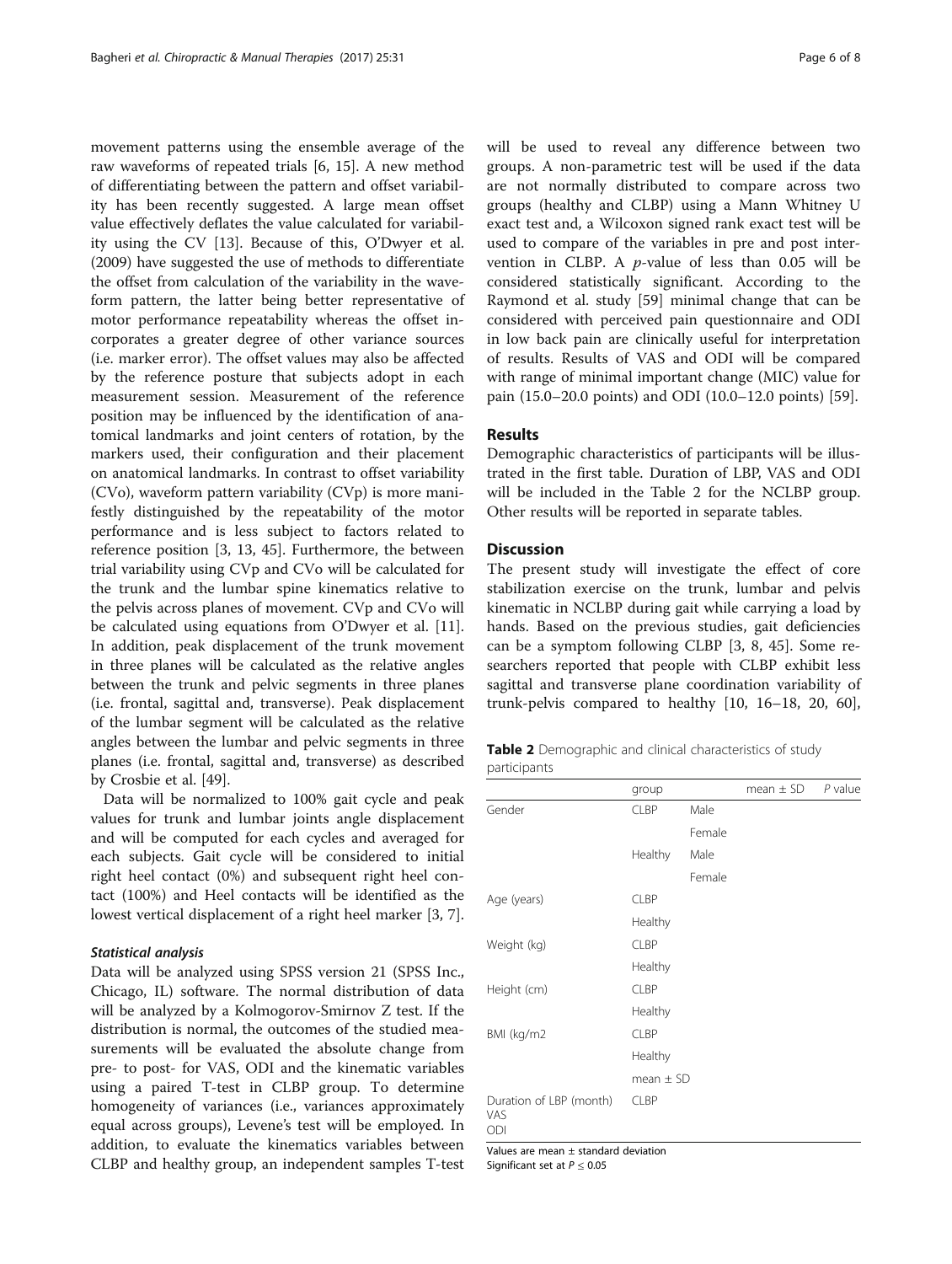<span id="page-6-0"></span>other finding revealed that the variability of lumbar kinematic during treadmill walking increases in CLBP [6, [15](#page-7-0)]. A potential link exists between changes in the trunk and lumbar spine movement variability during gait and core muscles dysfunction [9, [19](#page-7-0), [30](#page-7-0)]. Although, the kinematic changes following LBP have been investigated in several studies [6, 9, [15](#page-7-0)–[18](#page-7-0), [20\]](#page-7-0), however there is a lack of study that evaluated the effect of core stability exercise on the trunk, lumbar and pelvis kinematic during gait. To the best of our knowledge, only one pilot study has evaluated the effects of trunk strength and stability training program on spine kinematic [\[43\]](#page-7-0). However, they did not determine the movement variability. Core stabilization exercise is the most frequent therapeutic regimen for physical therapy in patients suffering from NCLBP [[35, 39, 61, 62\]](#page-7-0). In addition, no studies have evaluated the effects of core training on gait kinematic during an anterior load carriage task that can challenged the trunk kinematic.

The main result of this study will explore and discuss about the question of what is the effect of core training program on the movement variability and displacement in trunk and lumbar spine relative to the pelvis in NCLBP, specially the transverse plane movement variability of the trunk relative to the pelvis can be altered or no?

The authors also will discuss about the effect of handheld load on the trunk, lumbar spine and pelvis kinematic during gait before and after the core stabilization training program.

The strength of our study is the measurement of between-trial variability of the trunk and lumbar kinematic  $(CV_0$  and  $CV_p)$  that is better representation of repeatability of motor performance [3].

Our study will has some limitations, the main limitation of this study is that young and middle-aged NCLBP participants will be included, thereby, the generalizability is limited. In addition, haven't a control LBP group and the lack of follow-up measurements after the postintervention measurements are other limitations in our study.

## Conclusion

The result of the present study will show the effect of a 16-sessions core training program on the kinematics measures including between-trial variability and peak displacement of the trunk and lumbar spine relative to the pelvic during gait in the NCLBP and healthy. However, we will also evaluate the effect of core training on the mentioned measures while an anterior load carriage task.

#### Acknowledgements

All colleagues at the biomechanics laboratory of rehabilitation faculty are gratefully acknowledged for their assistance in the study protocol.

#### Funding

The authors haven't any funding to writing this protocol.

#### Availability of data and materials

Not applicable

#### Authors' contributions

IET contributed to conception, design, drafting the manuscript. SRB participated in the design and drafting of the manuscript. MD, JS and AH and ASJ participated in design of the study. MRP helped in drafting the manuscript. All authors read and approved the final manuscript.

#### Ethics approval and consent to participate

This study approved by Ethical committee at Iran University of Medical Sciences and informed consent will be written by all the participants. Participant confidentiality will be maintained with publication of results. (Ethical Approval Number: IR.IUMS.REC 1395.9211342205.)

## Consent for publication

Not applicable

#### Competing interests

The authors declare that they have no competing interests.

#### Publisher's Note

Springer Nature remains neutral with regard to jurisdictional claims in published maps and institutional affiliations.

#### Author details

<sup>1</sup>Department of Physiotherapy, School of Rehabilitation Sciences, Iran University of Medical Sciences and Health Services, Tehran, Iran. <sup>2</sup>Department of Ergonomics, University of Social Welfare and Rehabilitation Sciences, Tehran, Iran. <sup>3</sup>School of Rehabilitation Sciences, Nezam St. Shah Nazari Ave. Madar Sq. Mirdamad Biv, P.O Box: 4391-15875, Tehran, Iran.

#### Received: 9 May 2017 Accepted: 23 October 2017 Published online: 16 November 2017

#### References

- Barondess J, et al. Musculoskeletal disorders and the workplace: low back and upper extremities. Washington, DC: National Academy of Sciences; 2001. p. 1–512.
- 2. Airaksinen O, et al. Chapter 4 European guidelines for the management of chronic nonspecific low back pain. Eur Spine J. 2006;15:s192–300.
- 3. Steele J, et al. Lumbar kinematic variability during gait in chronic low back pain and associations with pain, disability and isolated lumbar extension strength. Clin Biomech (Bristol, Avon). 2014;29(10):1131–8.
- 4. Council, N.R., Institute of Medicine. 2001. Musculoskeletal Disorders and the Workplace-Low Back and Upper Extremities. National Academy of Sciences. Washington, DC: National Academy Press.(ex. 3-6).
- 5. Council, N.R., the Institute of Medicine: Musculoskeletal disorders and the workplace: low back and upper extremities. Panel on Musculoskeletal Disorders and the Workplace. Commission on Behavioral and Social Sciences and Education. Commission of Behavioral and Social Sciences and Education, 2001.
- 6. Vogt L, et al. Influences of nonspecific low back pain on three-dimensional lumbar spine kinematics in locomotion. Spine (Phila Pa 1976). 2001;26(17): 1910–9.
- 7. Gracovetsky S. An hypothesis for the role of the spine in human locomotion: a challenge to current thinking. J Biomed Eng. 1985;7(3):205-16.
- 8. Gombatto SP, et al. Lumbar spine kinematics during walking in people with and people without low back pain. Gait Posture. 2015;42(4):539–44.
- 9. Lamoth CJ, et al. Effects of chronic low back pain on trunk coordination and back muscle activity during walking: changes in motor control. Eur Spine J. 2006;15(1):23–40.
- 10. van den Hoorn, W., et al., Mechanical coupling between transverse plane pelvis and thorax rotations during gait is higher in people with low back pain. J Biomech, 2011. 45(2): p. 342–347.
- 11. Roffey DM, et al. Causal assessment of occupational standing or walking and low back pain: results of a systematic review. Spine J. 2010;10(3):262–72.
- 12. McGill, S.M., Low Back Disorders, 3E: Human Kinetics.
- 13. O'Dwyer N, et al. Independent assessment of pattern and offset variability of time series waveforms. Gait & Posture. 2016;29(2):285–9.